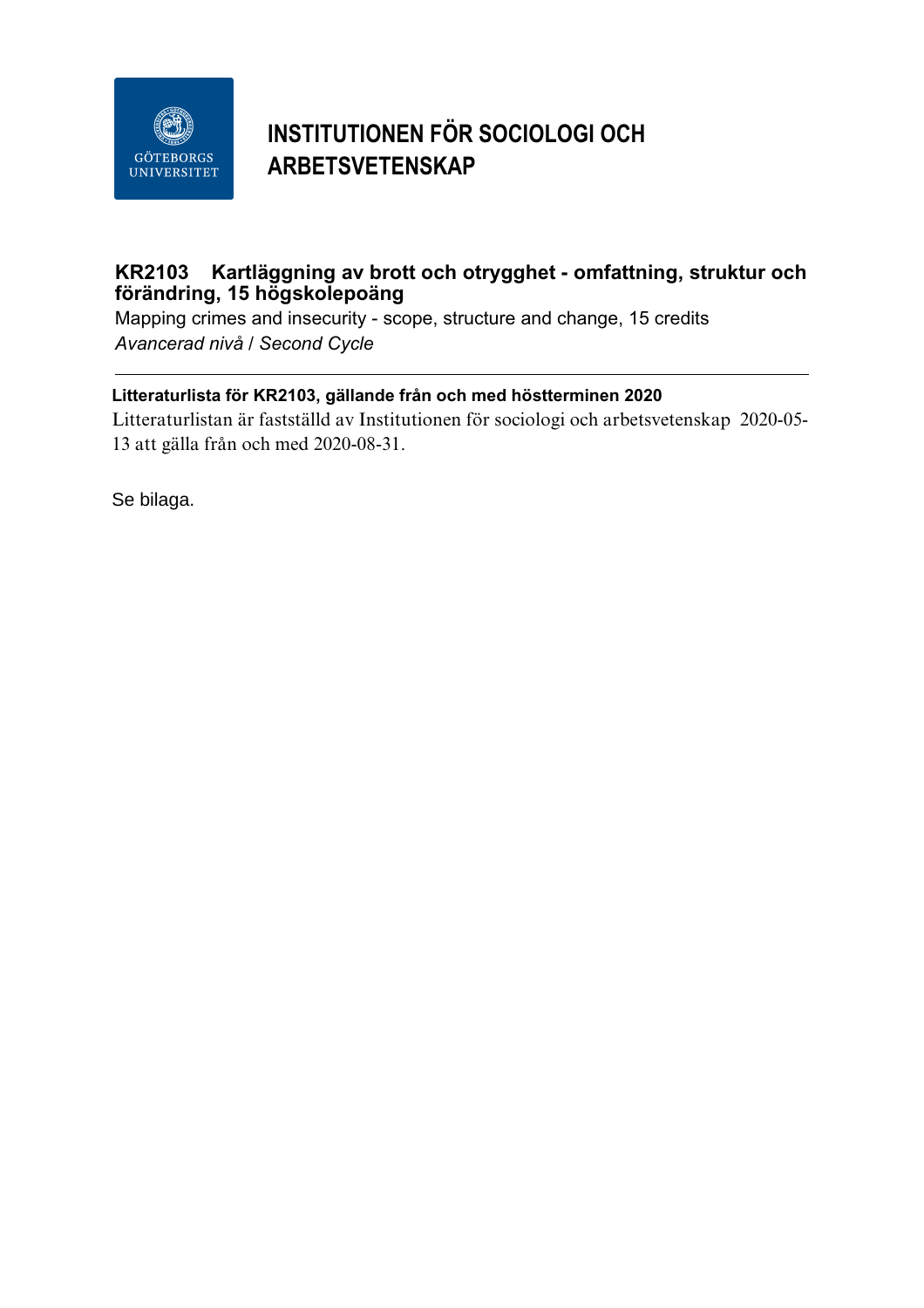Baumer, Eric P., Maria B. Velez & Richard Rosenfeld (2018), "Bringing crime trends back into criminology: A critical assessment of the literature and a blueprint for future inquiry", *Annual Review of Criminology* (1) 39–61.

Becker, Sarah & Jill A. McCorkel (2011), "The gender of criminal opportunity: The impact of male co-offenders on women's crime", *Feminist Criminology* 6 (2) 79–110.

Carrington, Peter (2014), "Co-offending", i Gerben Bruinsma & David Weisburd (red) *Encyclopedia of Criminology and Criminal Justice*. Springer. (11 sidor)

Christanson, Sven Å. & Henry Montgomery (2008), "Kognition i ett rättspsykologiskt perspektiv", i Pär Anders Granhag & Sven Å. Christianson (red) *Handbok i rättspsykologi*. Stockholm: Liber. (ca 15 sidor i utdrag)

Collins, Rachael E. (2016), "Addressing the inconsistencies in fear of crime research: A meta-analytic review", *Journal of Criminal Justice* 47: 21–31.

Eisner, Manuel & Denis Ribeaud (2007), "Conducting a criminological survey in a culturally diverse context", *European Journal of Criminology* 4 (3) 271–298.

Sharpe, Gilly (2017), "Sociological stalking? Methods, ethics and power in longitudinal criminological research", *Criminology & Criminal Justice* 17 (3) 233–247.

Harrendorf, Stefan (2018), "Prospects, problems, and pitfalls in comparative analyses of criminal justice data", *Crime & Justice* 47 (1) 159–207.

Hummelsheim, Dina, Helmut Hirtenlehner, Jonathan Jackson & Dietrich Oberwittler (2011), "Social insecurities and fear of crime: A cross-national study on the impact of welfare state policies on crime-related anxieties", *European Sociological Review*  27 (3) 327–345.

Kazemier, Brugt & Rob van Eck (1992), "Survey investigations of the hidden economy", *Journal of Economic Psychology* 13 (4) 569–587.

Lauritsen, Janet L. & John H. Laub (2007), "Understanding the link between victimization and offending: New reflections on an old idea", i Mike Hough & Mike Maxfield (red) *Surveing Crime in the 21st Century*. New York: Criminal Justice Press. (ca 15 sidor i utdrag)

Lomell, Heidi Mork (2010), "The politics of numbers. Crime statistics as a source of knowledge and a tool of governance", i Shoham, Shlomo Giora, Paul Knepper & Martin Kett (red) *International Handbook of Criminology*. Boca Raton: CRC Press. (ca 15 sidor i utdrag)

McGloin, Jean-Marie & Holly Nguyen (2012). "It was my Idea: Considering the instigation of co-offending", *Criminology* 50 (2) 463–494.

Pager, Devah & Lincoln Quillian (2005). "Walking the talk? What employers say versus what they do", *American Sociological Review* 70 (3) 355–380.